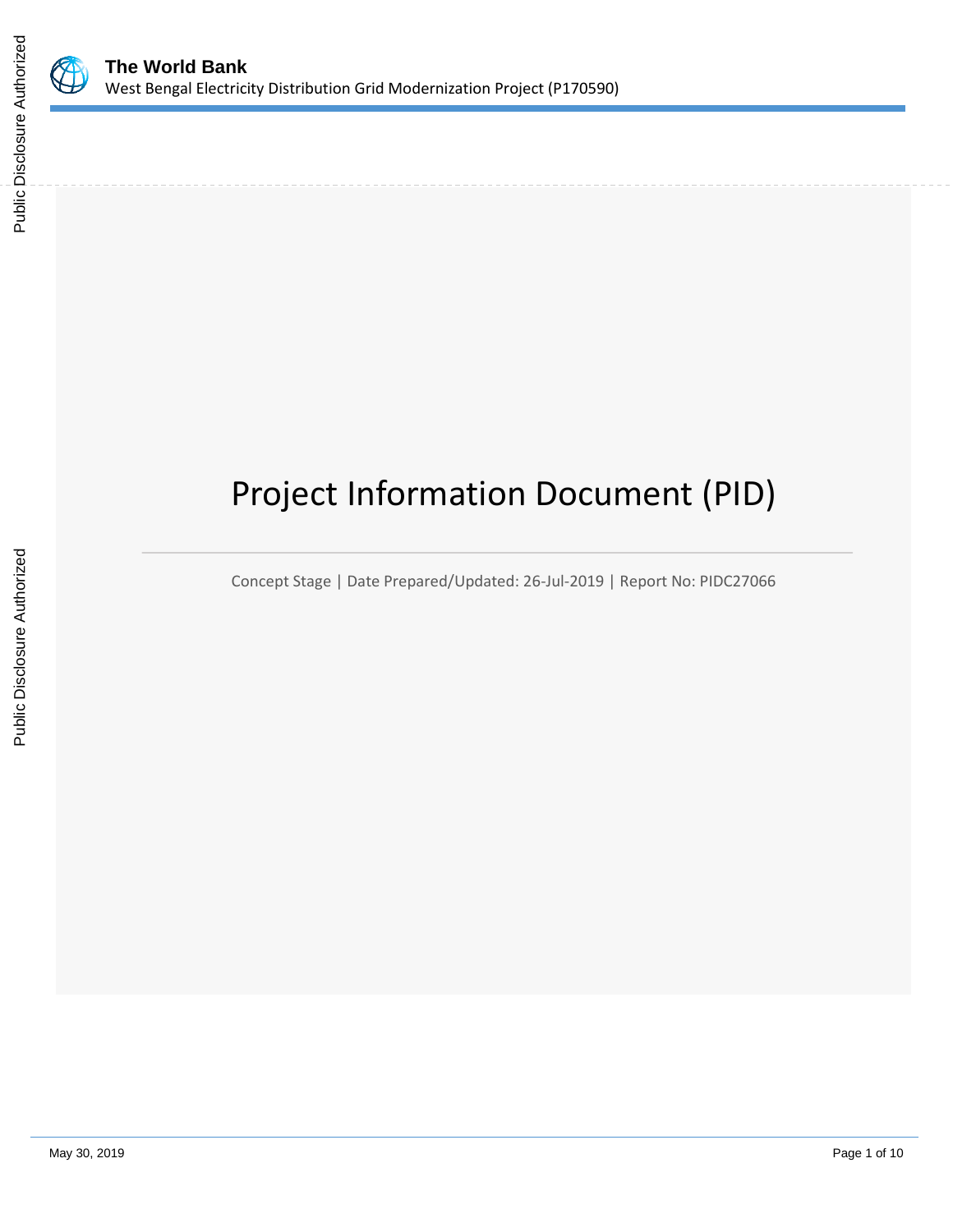

## **BASIC INFORMATION**

## **A. Basic Project Data**

| Country<br>India                                                   | Project ID<br>P170590                                                         | Parent Project ID (if any)                                                                            | Project Name<br><b>West Bengal Electricity</b><br><b>Distribution Grid</b><br><b>Modernization Project</b><br>(P170590) |
|--------------------------------------------------------------------|-------------------------------------------------------------------------------|-------------------------------------------------------------------------------------------------------|-------------------------------------------------------------------------------------------------------------------------|
| Region<br><b>SOUTH ASIA</b>                                        | <b>Estimated Appraisal Date</b><br>Jul 01, 2020                               | <b>Estimated Board Date</b><br>Sep 03, 2020                                                           | Practice Area (Lead)<br>Energy & Extractives                                                                            |
| <b>Financing Instrument</b><br><b>Investment Project Financing</b> | Borrower(s)<br>Department of Economic<br>Affairs, Ministry of Finance,<br>Gol | <b>Implementing Agency</b><br>West Bengal State Electricity<br><b>Distribution Company</b><br>Limited |                                                                                                                         |

**Proposed Development Objective(s)** 

The project's development objective is to improve the operational efficiency and reliability of electricity supply in selected areas of West Bengal.

## **PROJECT FINANCING DATA (US\$, Millions)**

### **SUMMARY**

| <b>Total Project Cost</b> | 400.00 |
|---------------------------|--------|
| <b>Total Financing</b>    | 400.00 |
| of which IBRD/IDA         | 280.00 |
| <b>Financing Gap</b>      | 0.00   |

#### DETAILS

#### **World Bank Group Financing**

| International Bank for Reconstruction and Development (IBRD) | 280.00 |
|--------------------------------------------------------------|--------|
| <b>Non-World Bank Group Financing</b>                        |        |
| <b>Counterpart Funding</b>                                   | 120.00 |
| Borrower/Recipient                                           | 120.00 |
|                                                              |        |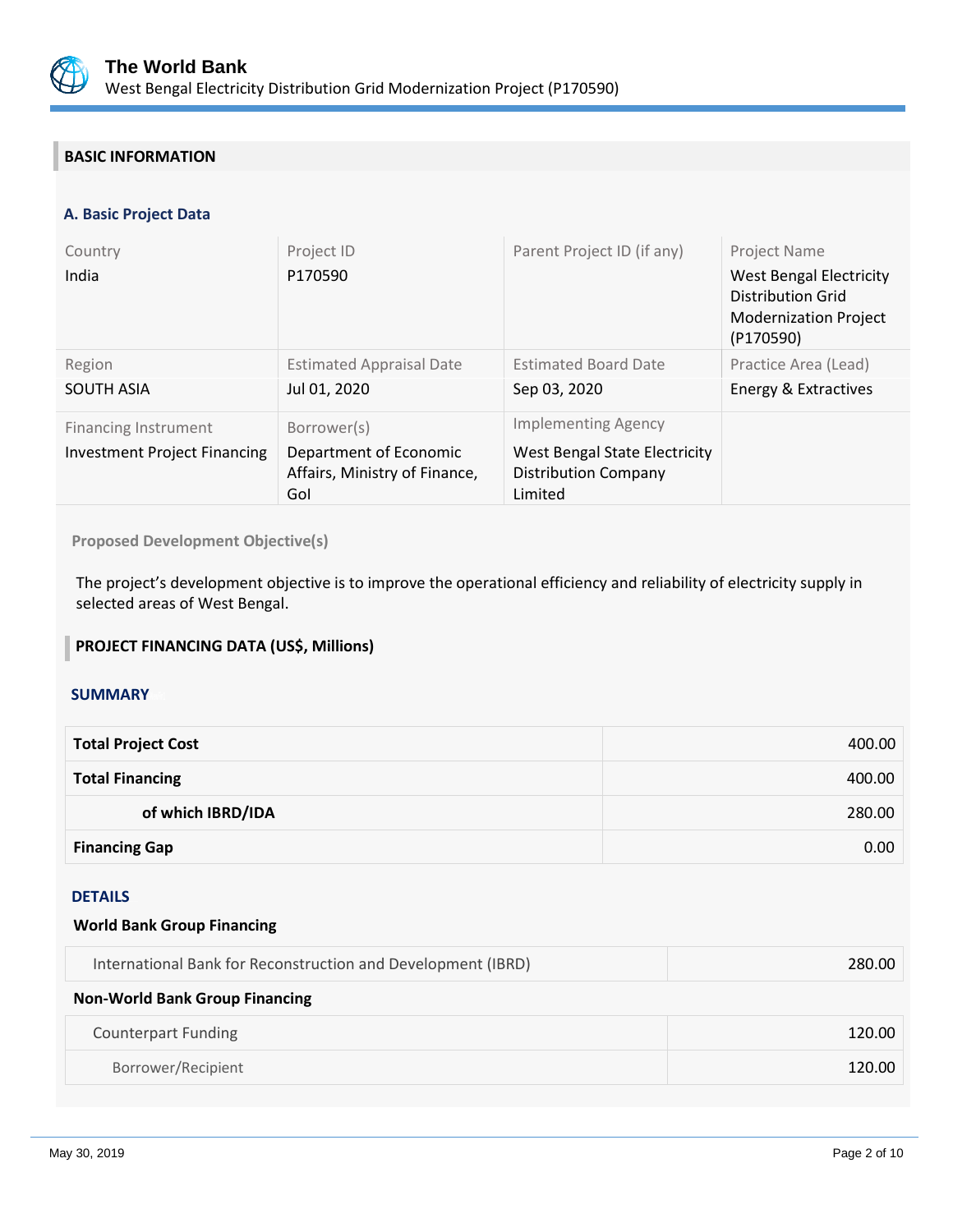

Environmental and Social Risk Classification Concept Review Decision

Moderate Track II-The review did authorize the preparation to continue

Other Decision (as needed)

## **B. Introduction and Context**

Country Context

- **1. India continues to be the one of the world's fastest-growing economies and is well poised for a transition to a higher and more widely shared level of prosperity by 2047—the centenary of independence.** In the past three decades, per capita incomes have quadrupled, poverty has retreated, illiteracy rates have tumbled, and health conditions have improved. Home to over one-sixth of the world's population, India is the third largest economy measured by purchasing power parity. India's GDP is expected to grow at over 7 percent per annum<sup>1</sup>, with aspirations of 8 percent annual growth in the coming years. To achieve its growth aspirations, India needs to overcome certain persistent constraints. First, growth will need to be sustained, but in a more resource efficient manner given the country's low per capita natural resource endowment. Second, growth will need to be inclusive to maximize the potential of the country's human resources and address inequality. Third, the country will need to strengthen the effectiveness of the public sector especially in delivering services and enabling the private sector to thrive and drive economic growth.
- **2. West Bengal is India's 2nd most densely populated state, and the fourth most populous with 96 million people.** It has an area of 88,752 sq. km. and is the sixth largest contributor to India's net domestic product. Agriculture accounts for the largest share of the labor force with 39 percent share<sup>2</sup>. In the past five years, the West Bengal Gross State Domestic Product (GSDP) has grown at a CAGR of 6.5 percent, primarily driven by growth in trade, hotels, real estate, finance, insurance, transport, communications and other services. This economic growth has resulted in a growing electricity demand at a CAGR of 4.5 percent during the same period. The electricity supply has kept pace, resulting in the state's energy deficit within a low margin of 0.3 - 0.4 percent over the past five years. The state is endowed with strategic geographical standing - being the corridor to the North East region of the country as well as South East Asia, and has an important role in facilitating and promoting regional power trade. The state is already facilitating electricity trade with Bangladesh.

 $\overline{a}$ 

<sup>1</sup> The registered growth is driven primarily by robust private consumption, a resilient services sector, and a revival in some industrial activities.

<sup>2</sup> <http://documents.worldbank.org/curated/en/706921504251904391/pdf/119341-BRI-P157572-West-Bengal-Jobs.pdf>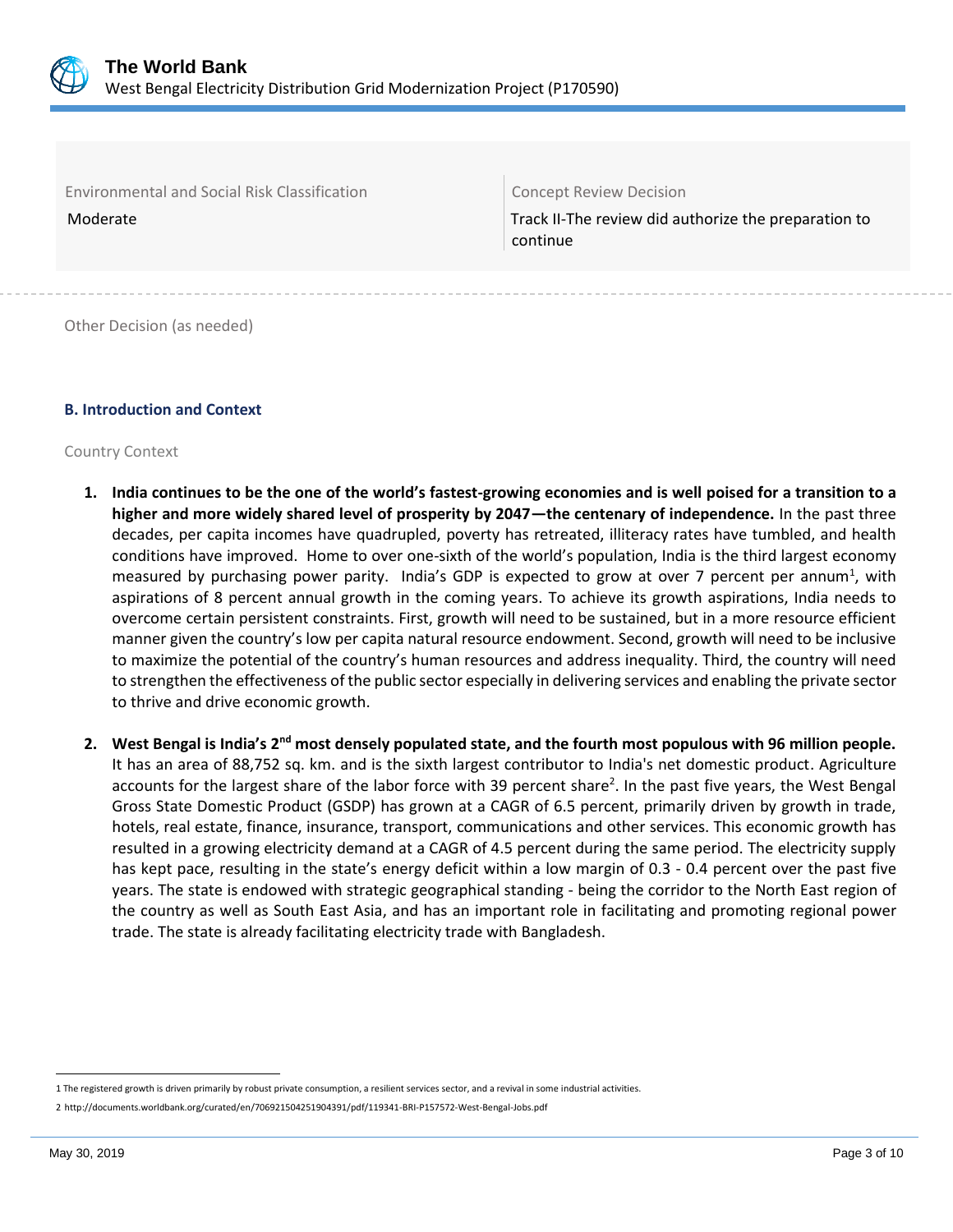

Sectoral and Institutional Context

- **3. India's rapid economic development and growing population requires a power system that can meet demand for higher quality and cleaner electricity services.** Over the past decade, India's economic performance drove average annual growth of peak power demand and energy demand to 5.1 percent and 5.5 percent, respectively.<sup>3</sup> India is the third largest consumer of electricity globally, yet per capita electricity consumption of 1,149 kWh (FY2018) is one-third of the global average. Energy demand is expected to grow rapidly with rising incomes, industrialization of the economy, and urbanization which drives adoption of modern appliance use and cooling demand. India is expected to be the largest source of primary energy growth globally through 2040<sup>4</sup>.
- **4. The Government of India (GoI) considers India's low per capita electricity consumption a constraint on meeting its inclusive economic development objectives**. Therefore, the supply and reliability of electricity services are a national priority. Through a major national program, electricity access has been expanded to nearly every household, from only 56 percent of households in 2001. While the installed generation capacity stands at 356 GW at the end of April 2019, there is steady growth in the quantity and competitiveness of renewable energy (RE) in the generation mix, especially power from wind and solar. RE, excluding large hydropower, currently represent 21.8 percent of installed generation capacity<sup>5</sup>. India's Nationally Determined Contribution (NDC) aims to install 175 GW of RE capacity by 2022, with the objective of 40 percent of electricity coming from non-fossil sources by  $2030^6$ .
- **5. Reliable electricity supply remains a major barrier to development of industry and business.** In 2014, GoI announced an 24x7 Power for All (PFA) program, in partnership with states, to ensure uninterrupted power for all homes, industries and commercial establishments. To grow the economy and create jobs, particularly through a strong manufacturing sector, one of the most important tasks is to ensure affordable, reliable electricity. A World Bank Enterprise Survey conducted in 2016 found that almost half of business managers in South Asia identified lack of reliable electricity as a major constraint to their firm's operation and growth. In fact, they ranked blackout as a bigger barrier than other issues such as regulations and taxes, corruption and human capital. In 2016, in manufacturing and services sector combined, the total loss in annual output attributable to power shortages was \$22.7 billion in India. Poor quality of supply tends to damage household appliances and machinery of the manufacturing industry. While significant progress has been made in providing electricity access across the country, providing quality and reliable uninterrupted power supply remains a challenge. A significant number of grid-connected consumers still face unreliable electricity supply, and, those who can afford it, use expensive, inefficient and polluting back-up generation.
- **6. GoI has undertaken programs to strengthen electricity transmission and distribution (T&D) infrastructure in states, seeing this as a bottleneck for improving reliability.** Central sector funds are provided under three key schemes: Integrated Power Development Scheme (IPDS) – for urban areas; Deendayal Upadhyaya Gram Jyoti Yojana (DDUGJY)- for rural areas; and Sahaj Bijli Har Ghar Yojana (Saubhagya), to support downstream electricity connections to all unconnected households.
- **7. While well-performing utilities across the globe have transitioned to automated platforms, the chronic insolvency of India's public distribution companies (Discoms) prevents them from taking advantage of ICT**

 $\overline{a}$ 3 Calculated for 2007-2017. Central Electricity Authority (CEA) (May 2017). "Growth of Electricity Sector in India from 1947-2017".

<sup>4</sup> IEA (2018). World Energy Outlook. p.35.

<sup>5</sup> CEA (April 2019).

<sup>6</sup> UNFCCC (2015) "India's Intended Nationally Determined Contribution: Working towards climate justice". [https://www4.unfccc.int/sites/ndcstaging/Pages/Home.aspx.](https://www4.unfccc.int/sites/ndcstaging/Pages/Home.aspx)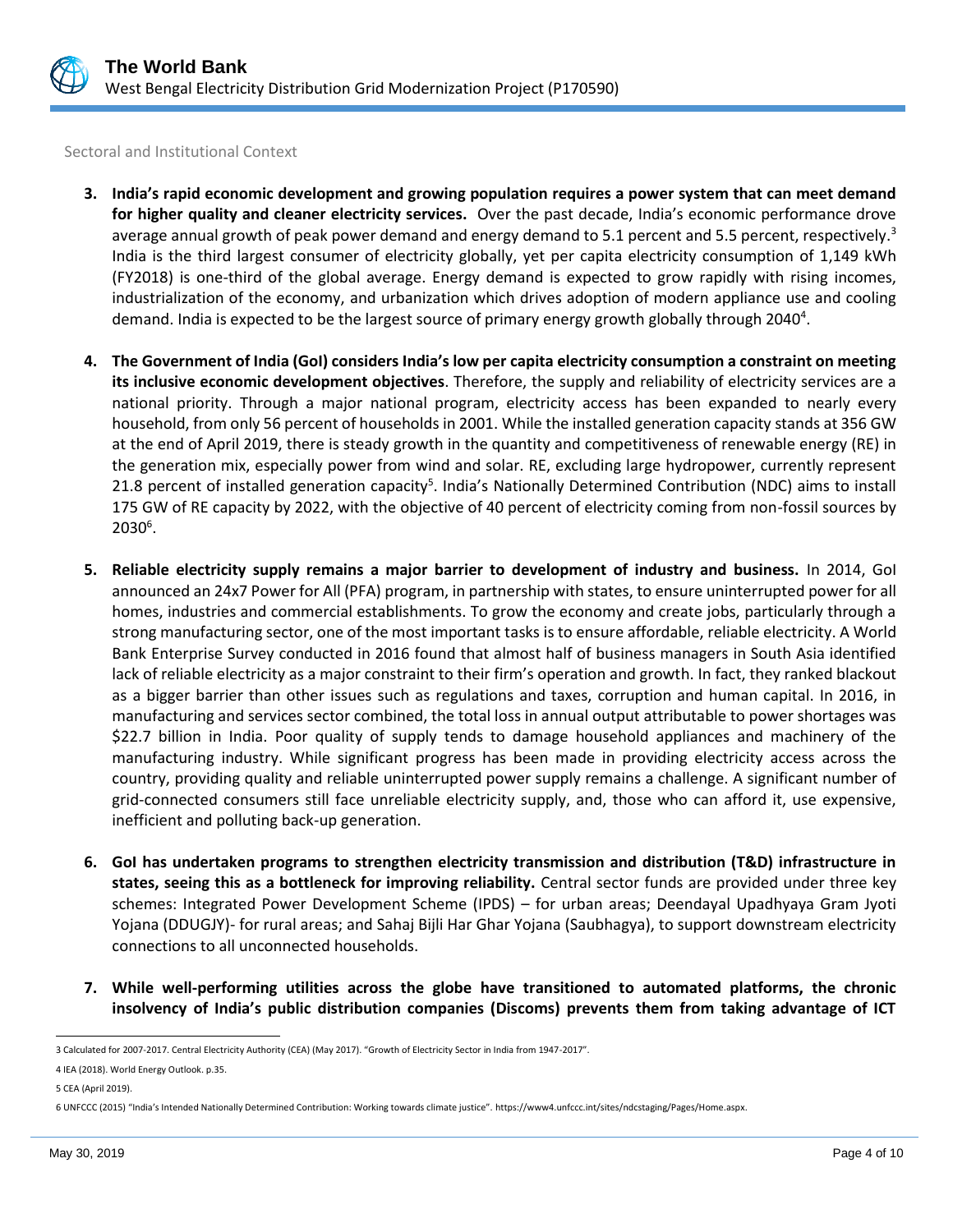

**technologies that can significantly improve service and efficiency**. The complex and evolving nature of such technologies, upfront costs as well as lack of right skill mix inhibits financially insecure discoms from taking advantage of the value proposition of ICT technologies, in spite of knowledge and skills being available within the country. In 2015, GoI announced a program for financial and operational turnaround of the Discoms called Ujjwal Discom Assurance Yojna (UDAY), which seeks to restructure Discoms' debts, requiring State governments to take responsibility for part of this debt in return for improvements in service delivery and commercial performance by the Discoms.

- **8. West Bengal undertook restructuring of the power sector in 2007.** Under the restructuring, the West Bengal State Electricity Board (WBSEB)'s distribution and hydel generation businesses were transferred to the newly incorporated West Bengal State Electricity Distribution Company Limited (WBSEDCL) while the transmission and load despatch businesses were transferred to the newly incorporated West Bengal State Electricity Transmission Company Limited (WBSETCL). West Bengal Power Development Corporation Ltd. (WBPDCL) existed previously and is responsible for thermal power generation in the State. WBSEDCL covers nearly the entire state, except Kolkata and other very small pockets covered by private distribution licensees. All these utilities are regulated by West Bengal State Electricity Regulatory Commission (WBSERC).
- **9. While West Bengal has extended grid connectivity to 99 percent of villages across the state, the large consumer base of low paying and low consumption households is straining discom finances**. The number of consumers served by WBSEDCL has more than doubled in the last six years to almost 18 million consumers. WBSEDCL supplies electricity to ~85 percent consumers in West Bengal and contributes to ~56 percent retail sale in terms of million units (MUs) sold in the state. WBSEDCL's consumer mix is characterized by very high proportion of low paying domestic consumers (~90 percent of WBSEDCL's total consumer strength), contributing to only ~40 percent of WBSEDCL's total retail sale in MUs.
- **10. West Bengal's priority has now shifted from basic access to improved quality of supply and ensuring the financial sustainability of the state discom.** Although the state has adequate power capacity, challenges remain in commensurate strengthening of the intra-state transmission and distribution network to widely disperse quality power supply amongst the large consumer base, especially in rural Bengal. The doubling of the consumer base has led to multiple operational and financial challenges that must be addressed:
	- a. **Reducing AT&C losses:** As the distribution network extended rapidly over a large area with addition of huge number of low voltage consumers, there was a steady increase in losses with Aggregate Technical and Commercial (AT&C) loss levels reaching around 30 percent in FY2015. WBSEDCL has been taking several initiatives to reduce the losses but these continue to remain high at around 27 percent in FY2018.
	- b. **Improving quality and reliability of power:** Owing to the vast spread of low voltage distribution network including remote areas, the utility is facing a challenge in maintaining quality and reliable supply and the network suffers from frequent outages with DTR failure rate varies between 4 to 10 percent across different districts.
	- c. **Integrating advanced operation technologies (OT) and automation of internal business operations:** WBSEDCL is faced with challenges around upgrading its Information Communication Technology (ICT) and Operational Technology (OT) systems to automate network operations to facilitate integration of renewable energy and handle the growing impact of large number of prosumers, Electric Vehicles (EVs) and other Distributed Energy Resources (DER) applications. Automation of operations is also important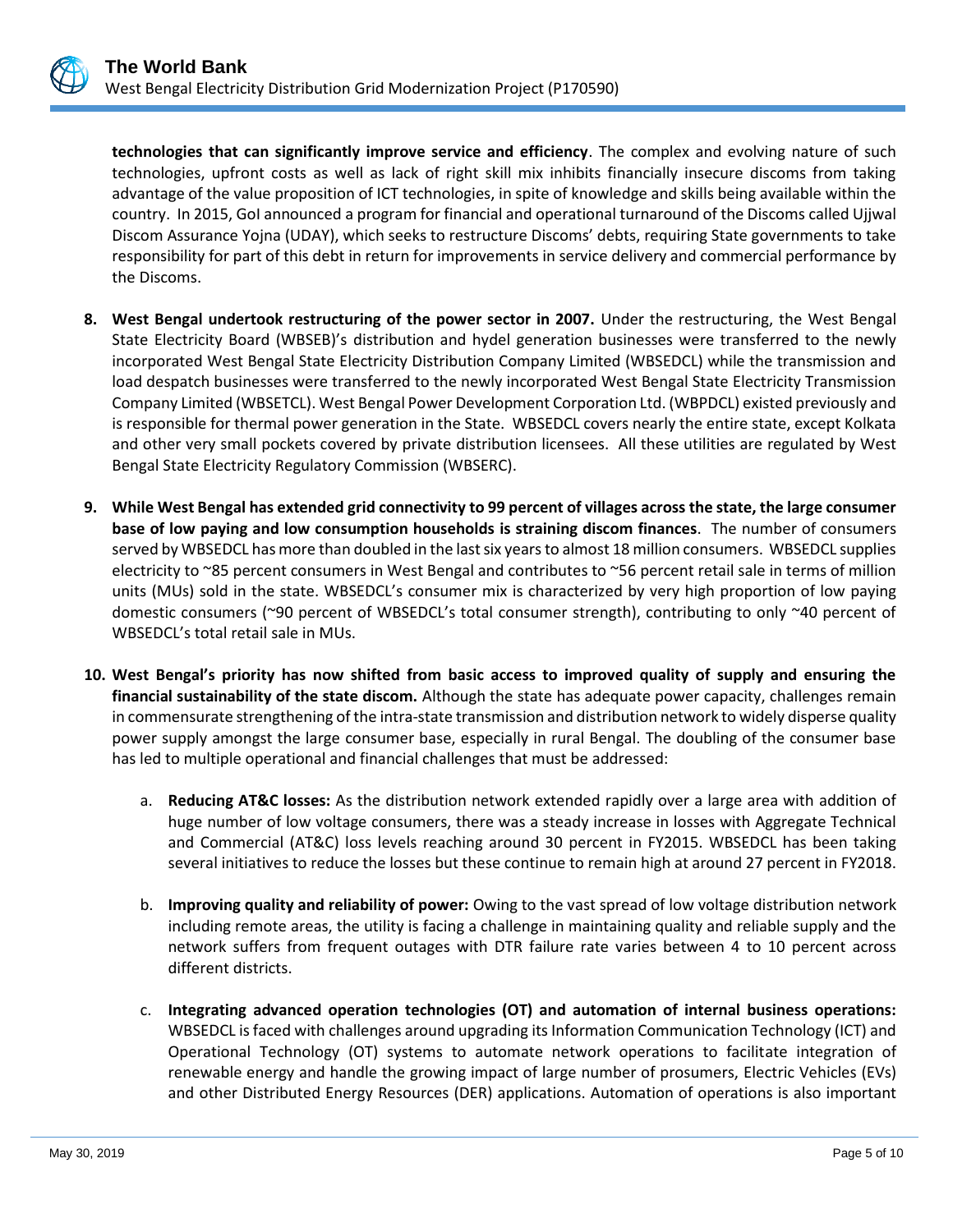for WBSEDCL to monitor reliability of supply, identify and restore network disruptions and track consumer complaints efficiently, thus leading to improved customer satisfaction.

- d. **Re-skilling to build workforce capacity:** With the expansion of the power system in the state, and a rapidly changing business environment, the maintenance and operation of the distribution network has become more technology driven. The utility employees are used to conventional, manually operated networks and business operations. They now need to learn integrated ICT-Power System skills and the utility needs to invest quickly in work-force skilling in a major way.
- e. **Securing financial sustainability:** While WBSEDCL is one of the very few publicly owned Discoms in India that have generated profits over several years in the past, its financial performance has deteriorated in last couple of years due to delayed tariff revisions and accumulation of a considerable amount of receivables (regulatory assets) because of non-pass through of full costs in the tariff for a few years and the same being financed through short term debt. The financial pressure on WBSEDCL shall continue to increase because of a higher mix of low value consumers and increasing interest burden**.**

#### Relationship to CPF

- **11. The Project is consistent with the WBG Country Partnership Framework (CPF) FY2018-2022 discussed at the Board on September 20, 2018 (Report No. 126667-IN), particularly the focus on promoting resource-efficient growth through increasing access to sustainable energy.** Further the project is also aligned with the implementation strategy of "engaging a Federal India" and "strengthening public-sector institutions" as outlined in the CPF. The CPF specifically focus the World Bank's efforts on supporting state-owned T&D utility reforms and institutional strengthening to ensure increased access to reliable power in alignment with the GoI's 24x7 PFA Program. This project, through its focus on modernization of electricity distribution grid infrastructure and supporting the institutional development of the state distribution utility, will facilitate increase in access to reliable electricity supply to the citizens in the state of West Bengal.
- **12. A key focus under World Bank's engagement in Power sector in India is state level support to electricity distribution sector for implementing the 24x7 PFA plans**. As a part of the same, the Bank's engagement aims to focus on work across a spectrum of states with varying performance levels of electricity distribution sector and encourage cross fertilization and sharing of knowledge among the different states to help them improve their level of performance recognizing that a "One size fits all" approach will not work and a combination/ platform of approaches/ solutions need to be developed and implemented. This is sought to be complemented under the planned new NLTA to support Niti Aayog on development of national level State Energy Index that aims to provide a benchmark of comparative performance across states. This also fits in very well with the "Lighthouse India" approach under the latest CPF for India.

#### **C. Proposed Development Objective(s)**

The project's development objective is to improve the operational efficiency and reliability of electricity supply in selected areas of West Bengal.

Key Results (From PCN)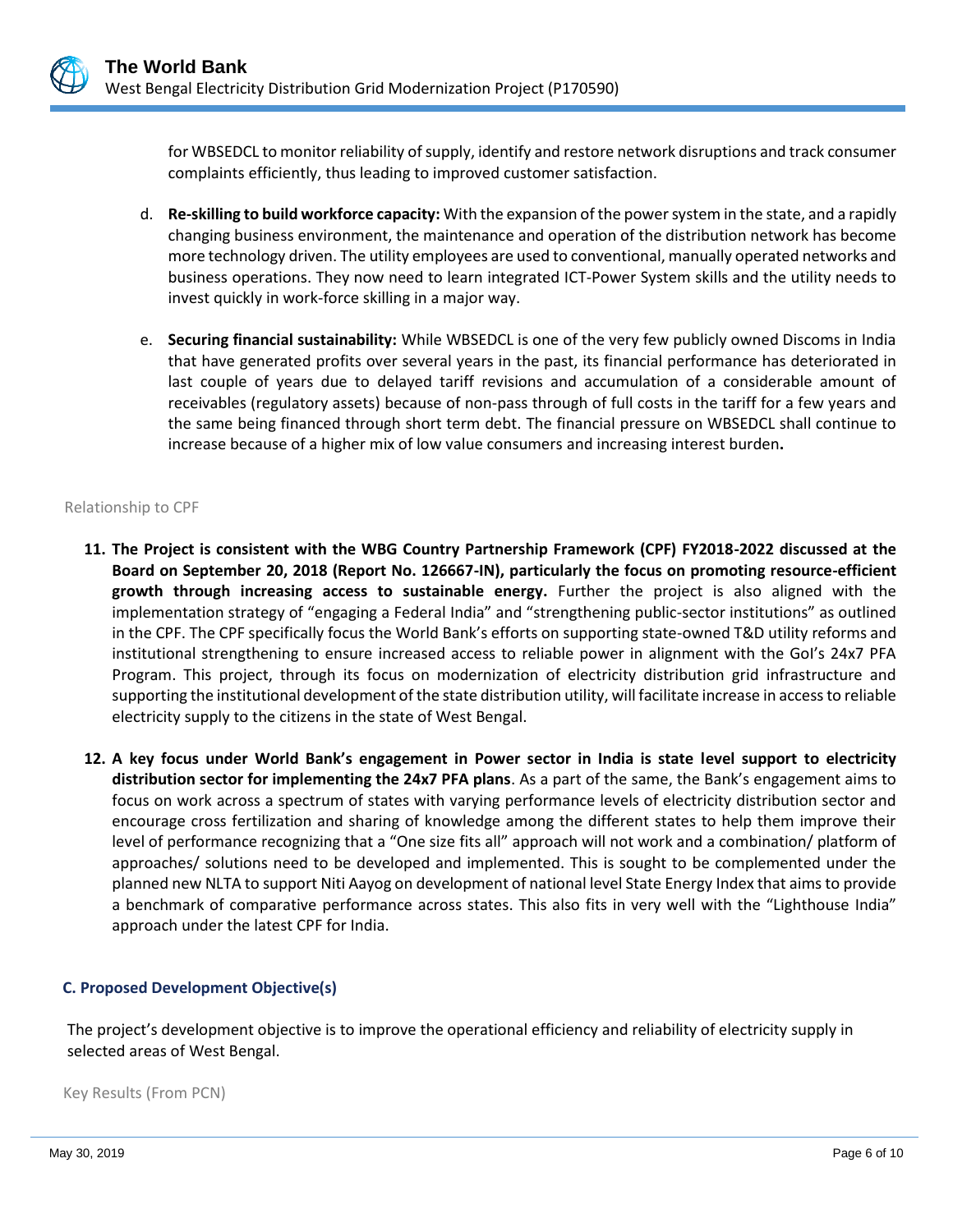

**13.** PDO level results indicators proposed for the Project are (a) Reduction in Aggregate Technical and Commercial (AT&C) losses in select districts (percentage); (b) Reduction in distribution transformer failure rate in select districts (percentage); (c) Improvement in SAIDI (System Average Interruption Duration Index) and SAIFI (System Average Interruption Frequency Index) in select districts.

## **D. Concept Description**

- **14. The proposed project will support the implementation of the 24x7 PFA plan in the state of West Bengal and support WBSEDCL in transitioning towards a leading public sector utility in India by** providing financial and technical support for investments to modernize its electricity distribution network and institutional development resulting in improved operational efficiency in the sector and reliable supply to the consumers.
- **15. The proposed World Bank engagement will focus on interventions to improve the institutional capacity of WBSEDCL through an integrated approach built on the four pillars of people, processes, technologies and governance.** The proposed project will help WBSEDCL move closer to its vision of a fully automated and modern utility by supporting technologies to enable automation of internal business processes and network operations, and complete integration of the Information Technology (IT)/ Operational Technology (OT) processes in the medium term. This would be complemented by interventions to improve staff skills and governance systems. While the technology interventions will be supported through both investment and TA components, the TA component will also focus on the capabilities of utility staff, processes for assessing, adopting and implementing technical solutions, and improving governance.
- **16.** The project is proposed to have the following components:
- **17. Component 1: Distribution System Strengthening (indicative cost of US\$334 million, of which tentative IBRD share is US\$233.5 million).** This component will support strengthening and augmentation of the distribution network (33kV and below) with the objective to reduce distribution system losses, increase the capacity of the distribution network to meet the growing load demand, improve system reliability, and improve the quality of supply to end consumers. The investments that will be made under this component include:
	- a. Sub-component 1A: High Voltage Distribution System (HVDS) and Aerial Bunched (AB) Cabling: Due to a poor HT:LT ratio, the AT&C losses in some large districts continue to be very high. Under this subcomponent, in around 14 high loss-making districts, parts of the existing low voltage network will be converted to high voltage (11kV) network, and the existing large distribution transformers (DTR) will be replaced with smaller transformers, located closer to load centers. This will reduce both technical and commercial losses and also bring down network disruptions.
	- b. Sub-component 1B: Distribution network augmentation: This subcomponent will support investments in distribution network augmentation as under:
		- i. GIS Substations: This includes investments in 33/11 kV Gas Insulated (GIS) substations to augment and strengthen the distribution infrastructure in densely populated urban areas in select 14 districts. These investments will reduce losses and improve reliability and quality of supply to consumers.
		- ii. Underground Cables: To improve system reliability and network and climate resilience, this subcomponent will include investment in underground cables to replace the overhead network in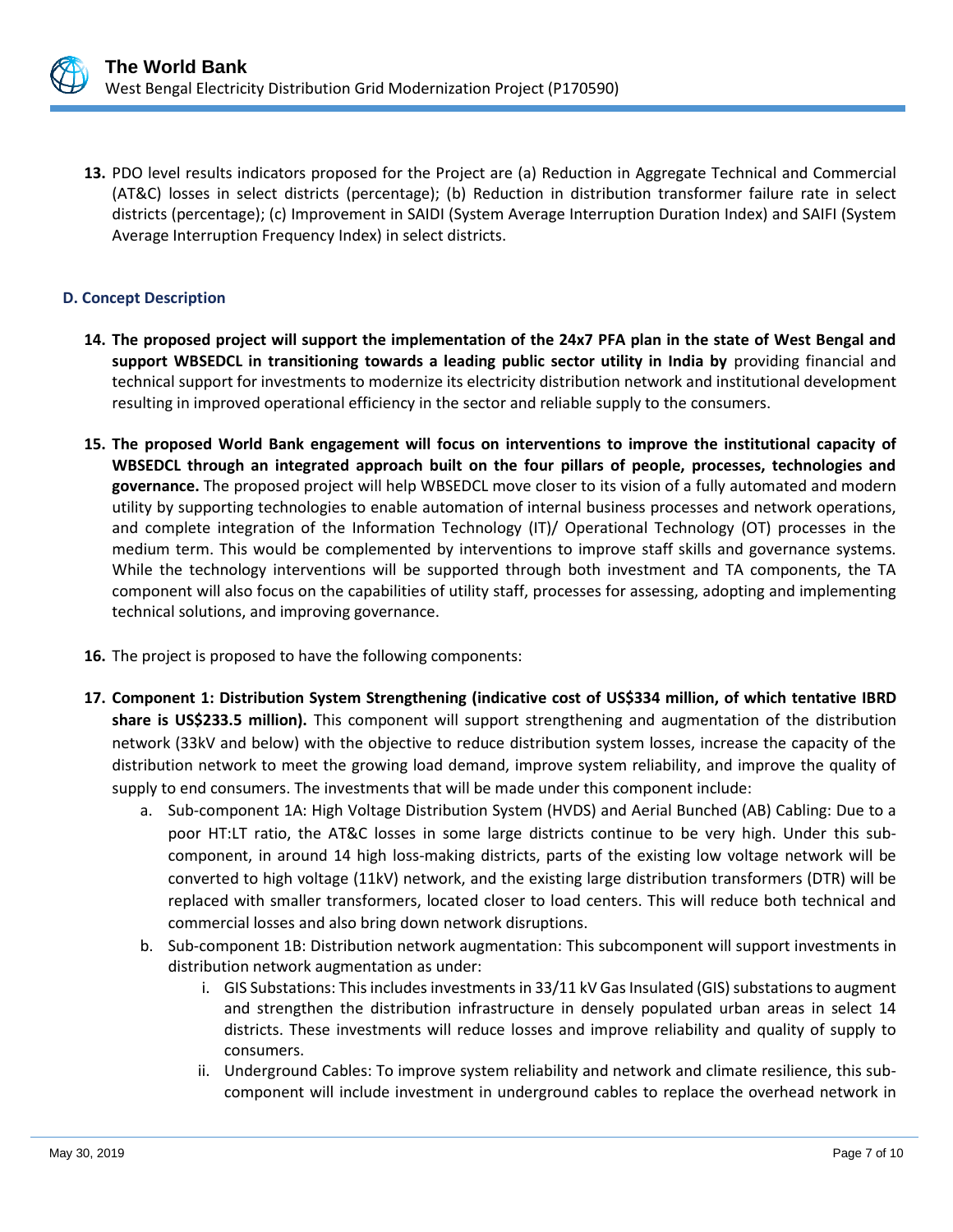selected towns such as Asansol and Kharagpur. This system, together with its communication devices, is also planned to be integrated with the SCADA system.

- **18. Component 2: Smart Grid Development in Urban Areas and Innovative Technologies (indicative cost of US\$64 million, of which tentative IBRD share is US\$45 million).** The investments proposed under this component include:
	- a. Sub-component 2A: Distribution Automation and Smart Meters: This subcomponent will support investments in smart grids, including developing utility wide IT and communication infrastructure.
		- i. ICT systems: This sub-component will include investments to upgrade the communication technology and improving the existing commercial and enterprise IT solutions.
		- ii. Smart Meters: This sub-component will include creation of IT backbone for rolling out AMI & SCADA system under WBSEDCL. This will include implementation of smart meters in select towns (like Kharagpur, Asansol etc.) to reduce AT&C losses, improve revenue realization, improve peak load management, support time of day use and demand side management.
		- iii. Modern Operation technologies: This sub-component will include deployment of distribution automation technologies and integration of various communicable control devices at 20 select towns with distribution SCADA.
	- b. Sub-component 2B: Innovative schemes for Distribution strengthening: This subcomponent will be developed as project preparation work advances and may include work on disruptive technologies liked Battery energy storage systems (BESS), Distributed Energy Systems (DERs) etc.
- **19. Component 3: Technical assistance for institutional development and capacity building of WBSEDCL (tentative IBRD share is US\$1.5 million).** The activities to be supported under this component will be identified as project preparation progresses and is expected to include activities around people, process and technology aspects. Few examples include Project Management Consultants (PMC) to assist in supervising and monitoring sub-projects under Components 1 and 2 of the project; integration of environmental and safety aspects in project planning and construction; and asset mapping; skills development for the utility through training, workshops, knowledge exchange visits etc.

| Legal Operational Policies                  | Triggered? |
|---------------------------------------------|------------|
|                                             |            |
| Projects on International Waterways OP 7.50 | No.        |

Summary of Screening of Environmental and Social Risks and Impacts

The project could have some impacts on the biophysical environment due to the project activities. These would include pollution issues during implementation, safety of workers and other users of the locations, disturbance / damage to biodiversity/wildlife, close-by habitations depending on the location/alignment of the project activities, etc. However, since the current alignment is likely to be followed for the most extensive work under the project, and the foot print of the other activities is likely to be small (E.g. GIS substations, underground cabling within city limits), the risks can be managed through the implementation of ESA as well integration of EHS provisions into respective contracts for execution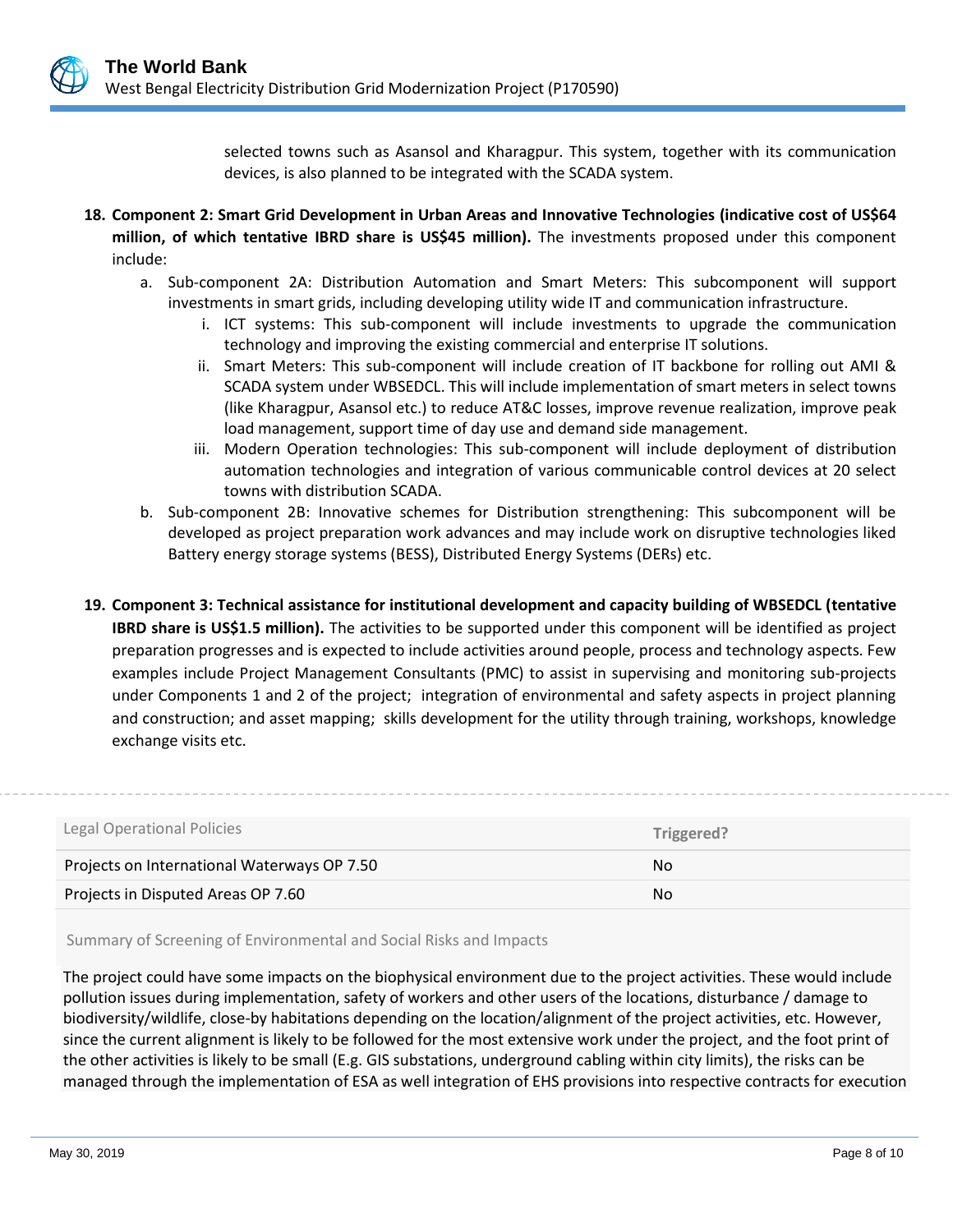

of the project.

**Note** To view the Environmental and Social Risks and Impacts, please refer to the Concept Stage ESRS Document**.**

## **CONTACT POINT**

#### **World Bank**

Rohit Mittal Senior Energy Specialist

## **Borrower/Client/Recipient**

Department of Economic Affairs, Ministry of Finance, GoI

#### **Implementing Agencies**

West Bengal State Electricity Distribution Company Limited Santanu Basu CMD cmd@wbsedcl.in

#### **FOR MORE INFORMATION CONTACT**

The World Bank 1818 H Street, NW Washington, D.C. 20433 Telephone: (202) 473-1000 Web:<http://www.worldbank.org/projects>

## **APPROVAL**

Task Team Leader(s): Rohit Mittal

## **Approved By**

Environmental and Social Standards Advisor: